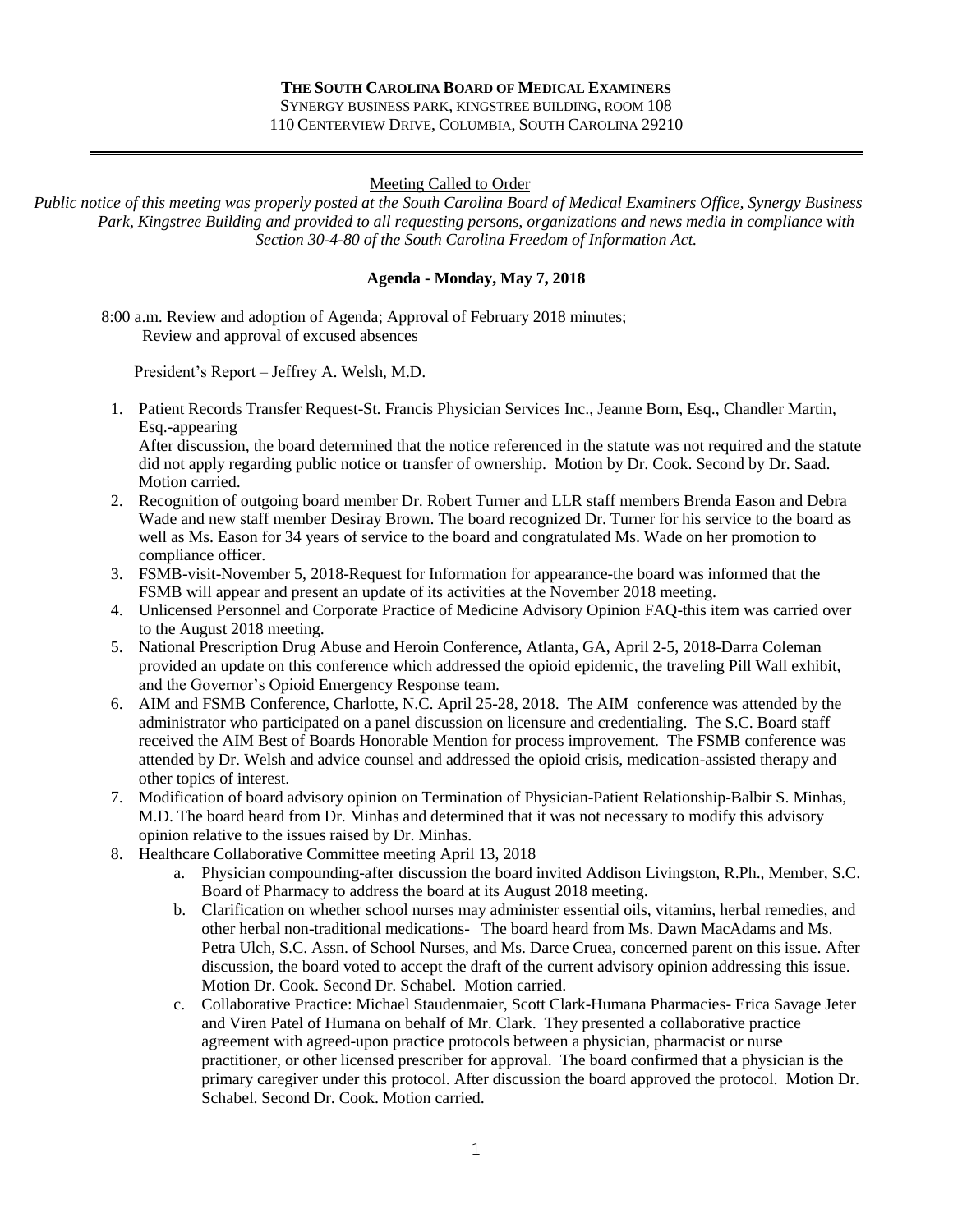Administrator's Report – Sheridon Spoon, Administrator

- 1. Physician Assistant Advisory Committee [Scopes-Critical Care, Pulmonary,Genetics] The board approved the proceedings and recommendations of the PA advisory committee from its April 13, 2018 meeting with the exception of the proposed standard scopes for Critical Care, Pulmonary and Genetics Motion Dr. Welsh. Second Dr. Schabel. Motion carried.
- 2. Respiratory Care Practitioner Advisory Committee. The board approved the proceedings and recommendations of the RCP advisory committee from its April 20, 2018 meeting. Motion Dr. Schabel. Second Dr. Cook. Motion carried.
- 3. Acupuncture Advisory Committee-committee request for proposed regulations- The board approved the proceedings and recommendations of the Acupuncture advisory committee from its April 17, 2018 meeting with the exception of the committee's recommendation to promulgate a regulation requiring CME for auricular detoxification credential. Motion Dr. Schabel. Second Dr. Cook. Motion carried.
- 4. CME Audit Update-Mr. Spoon provided the board with an update on the CME audit. As of this meeting, those still not in compliance have been referred to OIE for authorization of a formal complaint. This is approximately 35 licensees of the total 400 audited.
- 5. Board appointment of MDC members: After review and discussion, the board appointed the two nominees below to the Medical Disciplinary Commission. Motion Dr. Schabel. Second Dr. Cook. Motion carried.
	- a. Cong. District 2, Gokul Gondi, M.D.
	- b. Cong. District 5, Staci Holles-Sobota, D.O.

Legislative Update-Holly Beeson, Rebecca Leach provided the board an update on multiple bills of interest including S345 regarding NP practice and PA telemedicine practice, multiple bills aimed at the opioid issue--H3818, H3819, H3824, H3820, H3823, H3826, S918, H4487, H4492, H4600, H4602, and H4603. There was also an update on the podiatry scope of practice legislation, auricular detoxification, the Post Act [H4802], testing waiver for Vocational Rehabilitation physicians, vision screening and the maintenance of certification legislation.

The board appointed Drs. Saad and Chow of the board and Hugh D. Durrence, M.D., R.Ph. of Charleston to the Naloxone Protocol committee as required by H4600.

**BLACKSTON, Barry C., M.D. of Greenville, S.C., 2014-276,2015-519, Final Order Hearing-Panel Report,** Respondent *Pro Se*, Tina Brown, ODC. Adopt the panel report. Public reprimand. Costs of \$300 to be paid within six months. Suspension of medical license stayed upon completion of a board-approved course on responsible prescribing of opioids and controlled substances and a recordkeeping course approved by the board within six months. Motion by Dr. Saad. Dr. Schabel second. Motion carried.

### **CABEZA, Hector M., M.D., of Edinburg, TX, Applicant for Licensure**

Applicant CABEZA failed to appear.

### **CHEBUHAR, Craig M., M.D. of Marietta, Ga., Applicant for Licensure**

Applicant approved for licensure without condition. Motion by Dr. Saad. Second Dr. Schabel. Motion carried.

### **APGAR, David A., D.O. of Huntington, WV, Applicant for Licensure**

Applicant approved for licensure without condition. Motion by Dr. Cook. Second Dr. Schabel. Motion carried.

### **OLSON, Leslie G., M.D. of Lansing, MI, Applicant for Licensure [Closed Hearing]**

Applicant approved for licensure without condition. Motion by Dr. Saad. Second Dr. Chow. Motion carried.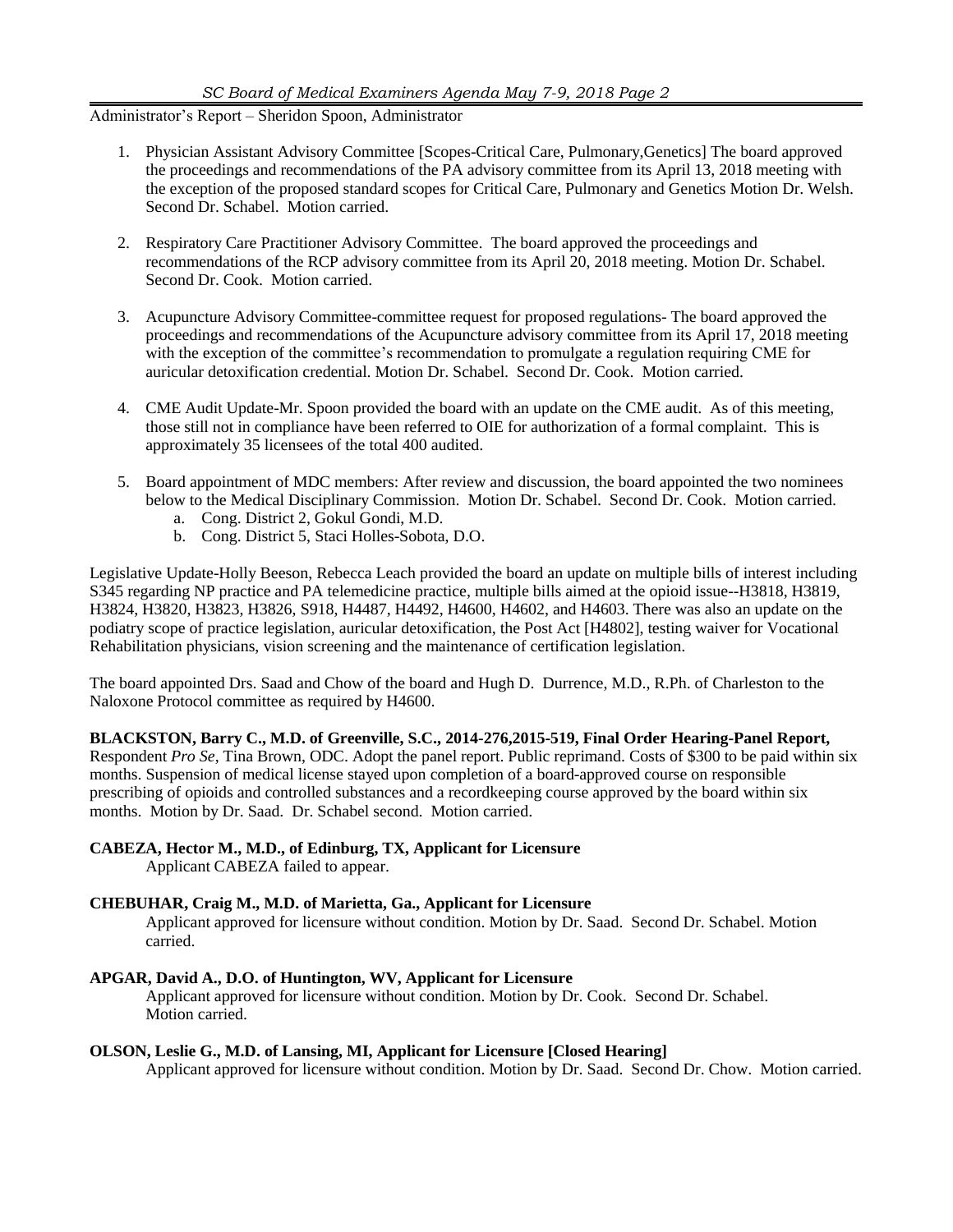### **MOORE, John P., M.D. of Dayton, OH, 2016-610, MOA**

The Memorandum of Agreement is accepted. Respondent has violated the Medical Practice Act of South Carolina. Public reprimand and Permanent Revocation of medical license. Motion by Dr. Saad. Second Dr. Cook. Motion carried.

#### **2016-630 MOA [Closed Hearing]**

The Memorandum of Agreement is accepted. Respondent has violated the Medical Practice Act of South Carolina. Private Reprimand. Respondent's License reinstated with the following conditions. Continue RPP participation in full compliance in monitoring for a total of no less than five years from the initial start enrollment. Respondent must reappear before the Medical Board to be released from these requirements. Motion Dr. Saad. Second Dr. Schabel. Motion carried.

### **2017-495, MOA [Closed Hearing]**

The Memorandum of Agreement is accepted. Private reprimand. Costs of \$110.00 to be paid within six months. Continue full compliance with RPP. Motion Dr. Saad. Second Dr. Chow. Motion carried.

#### **MILLS, Richard T., M.D. of Anderson, S.C., 2014-425, MOA**

The Memorandum of Agreement is accepted. Respondent has violated the Medical Practice Act of South Carolina. Public reprimand. Costs of \$1,203.00 to be paid within six months. Motion Dr. Saad. Second Dr. Schabel. Motion carried.

*Recess*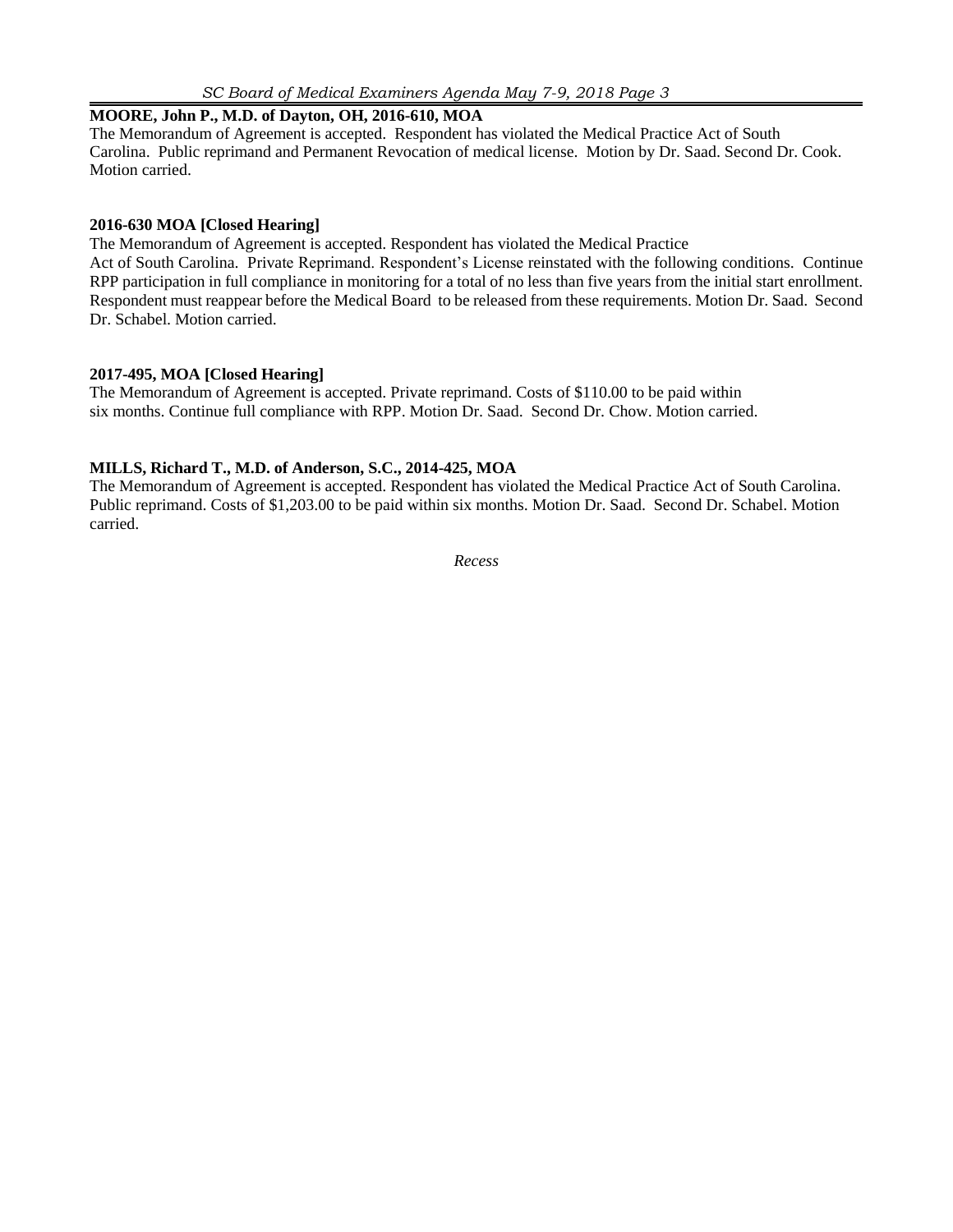### **Agenda- Tuesday, May 8, 2018**

Office of Disciplinary Counsel and Office of Investigations and Enforcement Report Pat Hanks, Office of Disciplinary Counsel, Gregg Hinson, Office of Investigations and Enforcement

In addition to the case statistics and training received by OIE staff, there were 94 active cases. 68 Dismissals, 7 Dismissals with an Order to Cease and Desist, 21 Letters of Caution and 19 Formal Complaint IRC recommendations were presented to the board for approval.

Motion to accept Dismissals-Motion by Dr. Saad. Second by Dr. Schabel. Motion carried. Motion to accept Letters of Caution- Motion by Dr. Saad. Second by Dr. Schabel. Motion carried. Motion to accept Formal Complaints- Motion by Dr. Saad. Second by Dr. Schabel. Motion carried.

#### **2017-124, MOA [Closed Hearing]**

The Memorandum of Agreement is accepted. Respondent has violated the Medical Practice Act of South Carolina. Private reprimand. Civil penalty of \$5,000.00 and costs of \$120.00 to be paid within six months. Must remain compliant with the Recovering Professionals Program for no less than five years. Motion by Dr. Saad. Second Dr. Schabel. Motion carried.

### **2017-238, MOA [Closed Hearing]**

The Memorandum of Agreement is accepted. Respondent has violated the Medical Practice Act of South Carolina. Private reprimand. Costs of \$200.00 to be paid within six months. Respondent must maintain compliance and active participation in the Recovering Professionals Program for no less than five years after which Respondent may appear before this board to request release from RPP. Motion Dr. Saad. Second Dr. Schabel. Motion carried.

#### **SOUSA, Jo Ann, M.D. of Greenville, S.C., 2017-269, MOA [Closed Hearing]**

The Memorandum of Agreement is accepted. Respondent has violated the Medical Practice Act of South Carolina. Public reprimand. Costs of \$525.00 to be paid within six months. Respondent may not supervise advanced medical practitioners to include physician assistants and nurse practitioners for not less than 12 months from the effective date of this order after which Respondent may reappear before the board to petition for relief from these conditions. Motion Dr. Saad. Second Dr. Wright. Motion carried.

### **2015-347, MOA [Closed Hearing]**

The Memorandum of Agreement is accepted. Respondent has violated the Medical Practice Act of South Carolina. Letter of Caution. The board strongly recommends that Respondent complete a recordkeeping course. Motion Dr. Saad. Second Dr. Chow. Motion carried.

### **2017-372, MOA [Closed Hearing]**

The Memorandum of Agreement is accepted. Respondent has violated the Medical Practice Act. Private reprimand. Respondent must remain compliant with the Recovering Professionals Program. Motion Dr. Saad. Second Dr. Schabel. Motion carried.

### **SHORTT, Kevin G. M.D., of Suffolk, VA, 2014-86, Final Order Hearing-Panel Report**

Panel report adopted. Respondent has violated the Medical Practice Act of South Carolina. Respondent has violated 40-47-110(B)(9) and 40-47-110(B)(12). Public reprimand. Civil penalty of \$10,000.00 and costs of \$680.00 to be paid within six months. Respondent must reappear before the board to request reinstatement. Motion Dr. Saad Second Dr. Schabel. Motion carried.

#### **2015-261, MOA [Closed Hearing]**

The Memorandum of Agreement in is accepted. Respondent has violated Medical Practice Act. Private reprimand. Civil penalty of \$1,000.00 and \$300.00 in costs to be paid within six months. Respondent must also complete a responsible prescribing continuing medical education course approved by the board within six months. Motion Dr. Saad. Second Dr. Schabel. Motion carried.

**KELLETT, Richard S., of Daniel Island, S.C., M.D. of Petition for release from terms and conditions.** [Closed Hearing] Petition for release from terms and conditions granted. Motion Dr. Schabel. Second Dr. Cook. Motion carried.